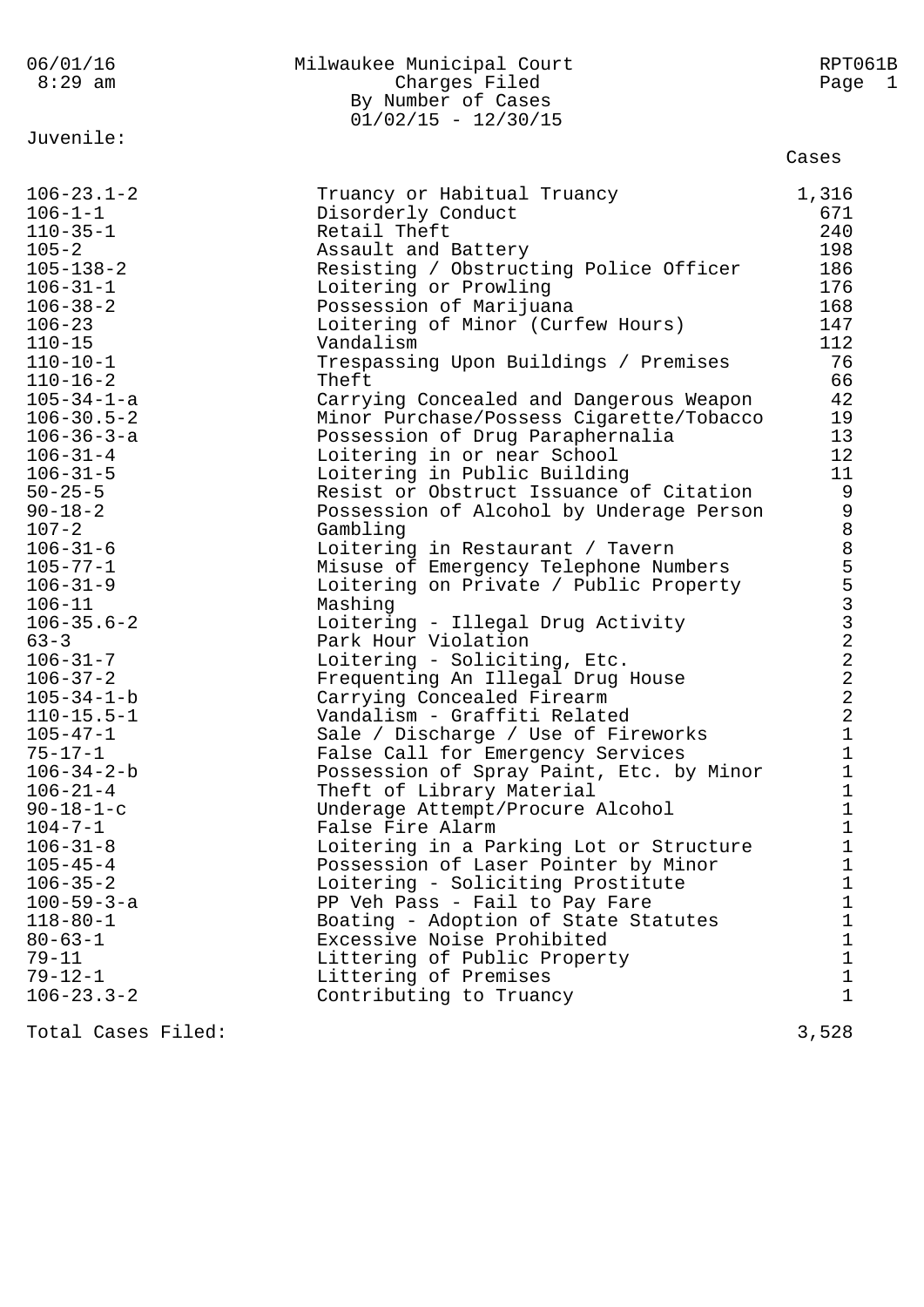| 8:29 am<br>Charges Filed<br>By Number of Cases<br>$01/02/15 - 12/30/15$<br>Ordinances:<br>Cases<br>$106 - 1 - 1$<br>Disorderly Conduct<br>3,288<br>200 through 295<br>Building Code Violations<br>2,563<br>$110 - 35 - 1$<br>Retail Theft<br>2,133<br>2,063<br>$101 - 34 - 1$<br>Contested Parking Citation(s)<br>1,777<br>$106 - 23.1 - 2$<br>Truancy or Habitual Truancy | Page 2 |
|----------------------------------------------------------------------------------------------------------------------------------------------------------------------------------------------------------------------------------------------------------------------------------------------------------------------------------------------------------------------------|--------|
|                                                                                                                                                                                                                                                                                                                                                                            |        |
|                                                                                                                                                                                                                                                                                                                                                                            |        |
|                                                                                                                                                                                                                                                                                                                                                                            |        |
|                                                                                                                                                                                                                                                                                                                                                                            |        |
|                                                                                                                                                                                                                                                                                                                                                                            |        |
|                                                                                                                                                                                                                                                                                                                                                                            |        |
|                                                                                                                                                                                                                                                                                                                                                                            |        |
|                                                                                                                                                                                                                                                                                                                                                                            |        |
|                                                                                                                                                                                                                                                                                                                                                                            |        |
|                                                                                                                                                                                                                                                                                                                                                                            |        |
| 1,506<br>$105 - 2$<br>Assault and Battery                                                                                                                                                                                                                                                                                                                                  |        |
| 1,256<br>$105 - 138 - 2$<br>Resisting / Obstructing Police Officer                                                                                                                                                                                                                                                                                                         |        |
| $106 - 38 - 2$<br>1,041<br>Possession of Marijuana                                                                                                                                                                                                                                                                                                                         |        |
| $110 - 15$<br>Vandalism<br>1,006                                                                                                                                                                                                                                                                                                                                           |        |
| $106 - 23.3 - 2$<br>Contributing to Truancy                                                                                                                                                                                                                                                                                                                                | 983    |
| $110 - 10 - 1$<br>Trespassing Upon Buildings / Premises                                                                                                                                                                                                                                                                                                                    | 890    |
| $106 - 31 - 1$<br>Loitering or Prowling                                                                                                                                                                                                                                                                                                                                    | 741    |
| $106 - 36 - 3 - a$<br>Possession of Drug Paraphernalia                                                                                                                                                                                                                                                                                                                     | 544    |
| $110 - 16 - 2$<br>Theft                                                                                                                                                                                                                                                                                                                                                    | 399    |
| $80 - 63 - 1$<br>Excessive Noise Prohibited                                                                                                                                                                                                                                                                                                                                | 322    |
| $200 - 51.7 - 7$<br>Fail to Provide Access for Inspection                                                                                                                                                                                                                                                                                                                  | 290    |
| $106 - 1.8 - 1$<br>Public Drinking                                                                                                                                                                                                                                                                                                                                         | 275    |
| $200 - 51.7 - 4 - a$<br>Registration Stmt Reqd - Vacant Building                                                                                                                                                                                                                                                                                                           | 247    |
| $106 - 31 - 7$<br>Loitering - Soliciting, Etc.                                                                                                                                                                                                                                                                                                                             | 181    |
| $106 - 1.1 - 2$<br>Begging / Soliciting Funds                                                                                                                                                                                                                                                                                                                              | 173    |
| $90 - 18 - 2$<br>Possession of Alcohol by Underage Person                                                                                                                                                                                                                                                                                                                  | 172    |
| $118 - 80 - 1$<br>Boating - Adoption of State Statutes                                                                                                                                                                                                                                                                                                                     | 161    |
| $106 - 31 - 6$<br>Loitering in Restaurant / Tavern                                                                                                                                                                                                                                                                                                                         | 154    |
| $105 - 34 - 1 - a$<br>Carrying Concealed and Dangerous Weapon                                                                                                                                                                                                                                                                                                              | 148    |
| $106 - 23$<br>Loitering of Minor (Curfew Hours)                                                                                                                                                                                                                                                                                                                            | 148    |
| $106 - 35.6 - 2$<br>Loitering - Illegal Drug Activity                                                                                                                                                                                                                                                                                                                      | 135    |
| $105 - 77 - 1$<br>Misuse of Emergency Telephone Numbers                                                                                                                                                                                                                                                                                                                    | 133    |
| $106 - 51 - 3 - a$<br>Designated Offender Residency Restricts                                                                                                                                                                                                                                                                                                              | 125    |
| $66 - 22 - 1 - a$<br>Create/Knowing Allow Lead-Based Nuisance                                                                                                                                                                                                                                                                                                              | 123    |
| $78 - 17 - 1$<br>Dog and Cat Licenses Required                                                                                                                                                                                                                                                                                                                             | 100    |
| Misrepresenting Age to Receive Alcohol<br>$90 - 18 - 3$                                                                                                                                                                                                                                                                                                                    | 81     |
| $90 - 19 - 1$<br>Presence of Minor at Licensed Premises                                                                                                                                                                                                                                                                                                                    | 75     |
| $79 - 11$<br>Littering of Public Property                                                                                                                                                                                                                                                                                                                                  | 74     |
| $78 - 19 - 1$<br>Permitting Animal at Large                                                                                                                                                                                                                                                                                                                                | 70     |
| $50 - 25 - 5$<br>Resist or Obstruct Issuance of Citation                                                                                                                                                                                                                                                                                                                   | 68     |
| Pit-Bull/Rottweiler - Behavior Class Req<br>$78 - 22 - 3$                                                                                                                                                                                                                                                                                                                  | 54     |
| $106 - 35 - 2$<br>Loitering - Soliciting Prostitute                                                                                                                                                                                                                                                                                                                        | 52     |
| $214 - 7 - 2 - b - 1$<br>Annual Fire Inspection Required                                                                                                                                                                                                                                                                                                                   | 51     |
| 295<br>Zoning Violations                                                                                                                                                                                                                                                                                                                                                   | 47     |
| $106 - 37 - 2$<br>Frequenting An Illegal Drug House                                                                                                                                                                                                                                                                                                                        | 45     |
| $78 - 22 - 2$<br>Pit Bull/Rottweiler - Yard / Kennel Regs                                                                                                                                                                                                                                                                                                                  | 41     |
| $100 - 59 - 3 - a$<br>PP Veh Pass - Fail to Pay Fare                                                                                                                                                                                                                                                                                                                       | 38     |
| $106 - 31 - 5$<br>Loitering in Public Building                                                                                                                                                                                                                                                                                                                             | 37     |
| $295 - 403 - 3 - b$<br>Paved or Approved Surface Required                                                                                                                                                                                                                                                                                                                  | 28     |
| $92 - 10 - 6 - c$<br>Precious Metal/Gem Dealer - Recordkeep                                                                                                                                                                                                                                                                                                                | 28     |
| $107 - 2$<br>Gambling                                                                                                                                                                                                                                                                                                                                                      | 27     |
| $106 - 8 - 2$<br>Harassing Phone Call                                                                                                                                                                                                                                                                                                                                      | 26     |
| $110 - 32 - 1 - a$<br>Fraud on Hotel or Restaurant                                                                                                                                                                                                                                                                                                                         | 26     |
| $92 - 3 - 3 - a$<br>Junk Collector/Dealer - License Required                                                                                                                                                                                                                                                                                                               | 25     |
| $106 - 31 - 9$<br>Loitering on Private / Public Property                                                                                                                                                                                                                                                                                                                   | 24     |
| $106 - 30.5 - 2$<br>Minor Purchase/Possess Cigarette/Tobacco                                                                                                                                                                                                                                                                                                               | 24     |
| $105 - 75 - 15 - a$<br>Excessive False Alarms                                                                                                                                                                                                                                                                                                                              | 23     |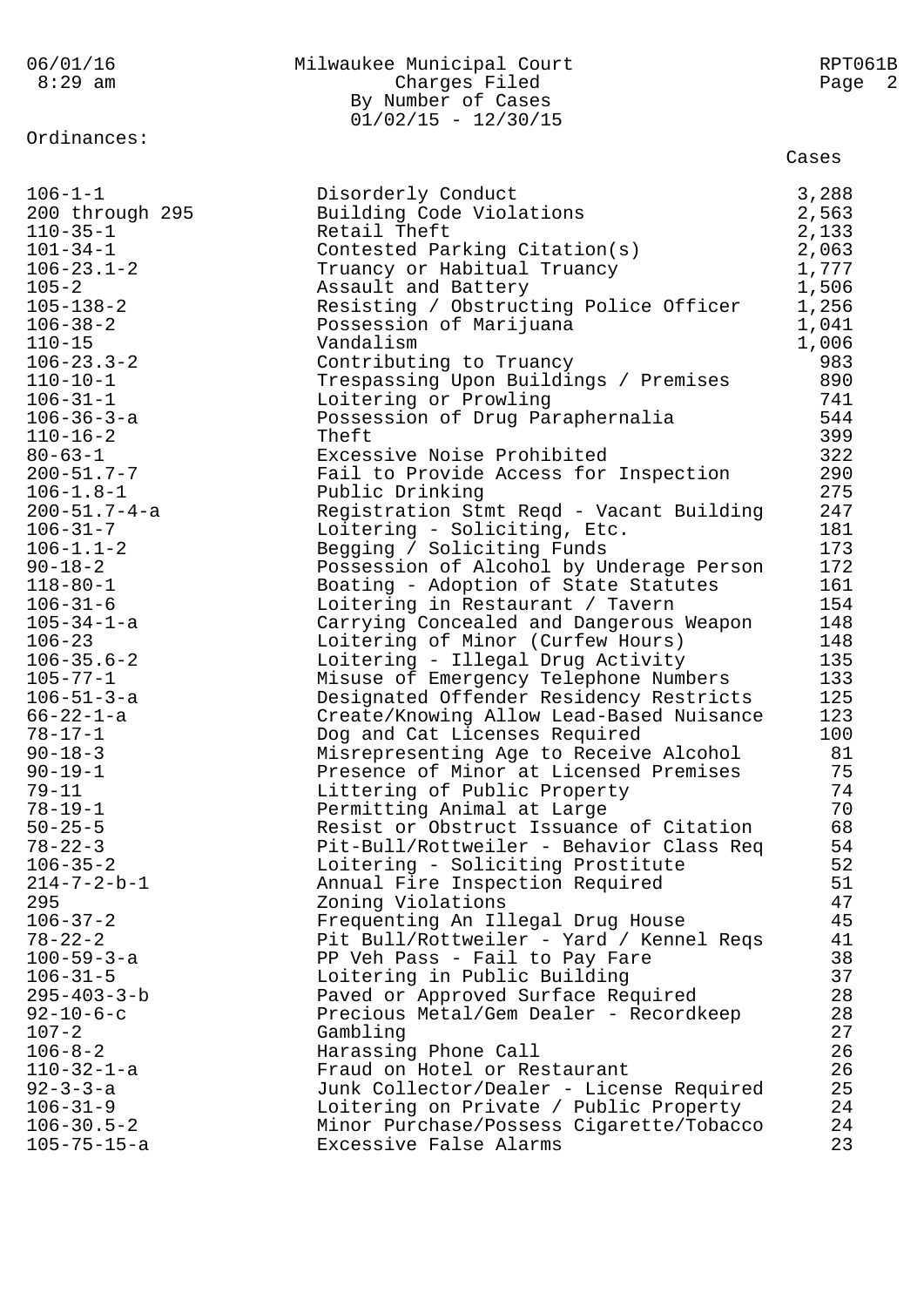Ordinances:

### 06/01/16 Milwaukee Municipal Court RPT061B 8:29 am Charges Filed Page 3 By Number of Cases  $01/02/15 - 12/30/15$

| $90 - 18 - 1 - a - 1$   | Sale of Alcohol to Underaged Person      | 22             |
|-------------------------|------------------------------------------|----------------|
| $78 - 31 - 2$           | Cruelty to Animals - Food and Water Reqs | 22             |
|                         |                                          | 22             |
| $106 - 8 - 4$           | Harassing Phone Calls - Repeated         |                |
| $106 - 5 - 2$           | Indecent Exposure                        | 22             |
| $78 - 19 - 2$           | Setting Animal at Large                  | 21             |
| $200 - 42 - 2 - c$      | Illegal Occupancy -- No Cert / Unfit     | 21             |
| $295 - 603 - 1$         | Commercial Lot - Land Use Violation      | 21             |
| $90 - 15 - 3 - a - 1$   | Class B Premises Allow Patron After Hrs  | 20             |
| $106 - 31 - 4$          | Loitering in or near School              | 18             |
|                         |                                          |                |
| $200 - 53 - 5 - a$      | Fail to Inform Tenant of Inspection      | 18             |
| $295 - 505 - 4 - b - 4$ | Exceed Max Number Parked Vehicles on Lot | 18             |
| $90 - 8 - 1$            | Responsible Person on Premises Req'd     | 18             |
| $200 - 11 - 5$          | Building, Structure, Etc. Unsafe / Unfit | 17             |
| $79 - 12 - 1$           | Littering of Premises                    | 16             |
| $106 - 23.2$            | Contributing to Delinquency of Minor     | 16             |
| $108 - 5 - 1 - a$       | Public Dance Hall - License Required     | 15             |
| $78 - 29 - 1$           | Animal Disturbing Peace                  | 14             |
|                         |                                          | 14             |
| $106 - 31 - 8$          | Loitering in a Parking Lot or Structure  |                |
| $106 - 30 - 2 - a$      | Sale of Cigarettes to Minor/Underage     | 14             |
| $200 - 42 - 2 - d$      | Illegal Occupancy -- No Cert / Unfit     | 13             |
| $63 - 3$                | Park Hour Violation                      | 13             |
| $101 - 5.5 - 1 - a$     | Excessive Size/Weight/Load Permit Req'd  | 13             |
| $105 - 47 - 1$          | Sale / Discharge / Use of Fireworks      | 12             |
| $78 - 31 - 1 - a$       | Cruelty to Animals                       | 12             |
| $90 - 3 - 1$            | Liquor License Required                  | 12             |
| $110 - 32 - 1 - b$      | Fraud on Hotel or Restaurant Keeper      | 11             |
| $75 - 17 - 1$           | False Call for Emergency Services        | 11             |
|                         |                                          |                |
| $100 - 50 - 1 - a$      | Public Passenger Vehicle - Permit Req'd  | 10             |
| $90 - 4 - 10 - a$       | Class D Operator's Liquor License        | 10             |
| $214 - 3$               | Adoption of Model Fire Code              | $\overline{9}$ |
| $90 - 19 - 2 - a - 1$   | Allow Underage on Premises               | $\mathsf 9$    |
| $214 - 27 - 4$          | Smoke Detectors Not Operative            | $\mathfrak{g}$ |
| $200 - 24 - 1$          | Building Permit Required                 | $\mathcal{G}$  |
| $105 - 50 - 1$          | Synthetic Marijuana Poss/Sale/Use Prohib | $\mathsf 9$    |
| $102 - 7 - 1$           | Bicycle - Riding on Public Ways          | $\mathsf 9$    |
| $78 - 22 - 1$           | Pit-Bull/Rottweiler - Leash Requirements | $\,8\,$        |
| $78 - 31 - 3 - a$       | Cruelty to Animals - Lack of Shelter     | 8              |
|                         |                                          |                |
| $92 - 10 - 6 - d$       | Precious Metal/Gem Dealer - Trans Report | 8              |
| $101 - 20 - 1$          | Unnecessary Vehicle Noises Prohibited    | 8              |
| $295 - 505 - 4 - b - 9$ | Unregistered Vehicle Parked > 30 Days    | $\,8\,$        |
| $106 - 23 - 2$          | Responsibility of Parents (Curfew)       | $\, 8$         |
| $105 - 65 - 1$          | Abandoned Motor Vehicle or Trailer       | $\, 8$         |
| $110 - 15.5 - 1$        | Vandalism - Graffiti Related             | 7              |
| $68 - 21 - 1 - a$       | Food Dealer License Required             | 7              |
| $106 - 11$              | Mashing                                  | 7              |
| $105 - 34 - 1 - b$      | Carrying Concealed Firearm               | 7              |
| $110 - 12 - 1 - a$      | Landlord - Forcible Entry Prohibited     | 7              |
| $92 - 3 - 8 - n - 1$    | Junk Collector/Dealer - MV Sticker Req'd | 7              |
|                         |                                          |                |
| $78 - 3 - 1$            | Animal Owner's Duty to Restrain, Etc.    | 7              |
| $95 - 1 - 2$            | Direct Sellers License Required          | 7              |
| $85 - 23 - 4 - a$       | Licensed Estab - Exceeding Occupy Limit  | 7              |
| $78 - 5 - 3$            | Keep Animal in City - Exceed # Permitted | 6              |
|                         |                                          |                |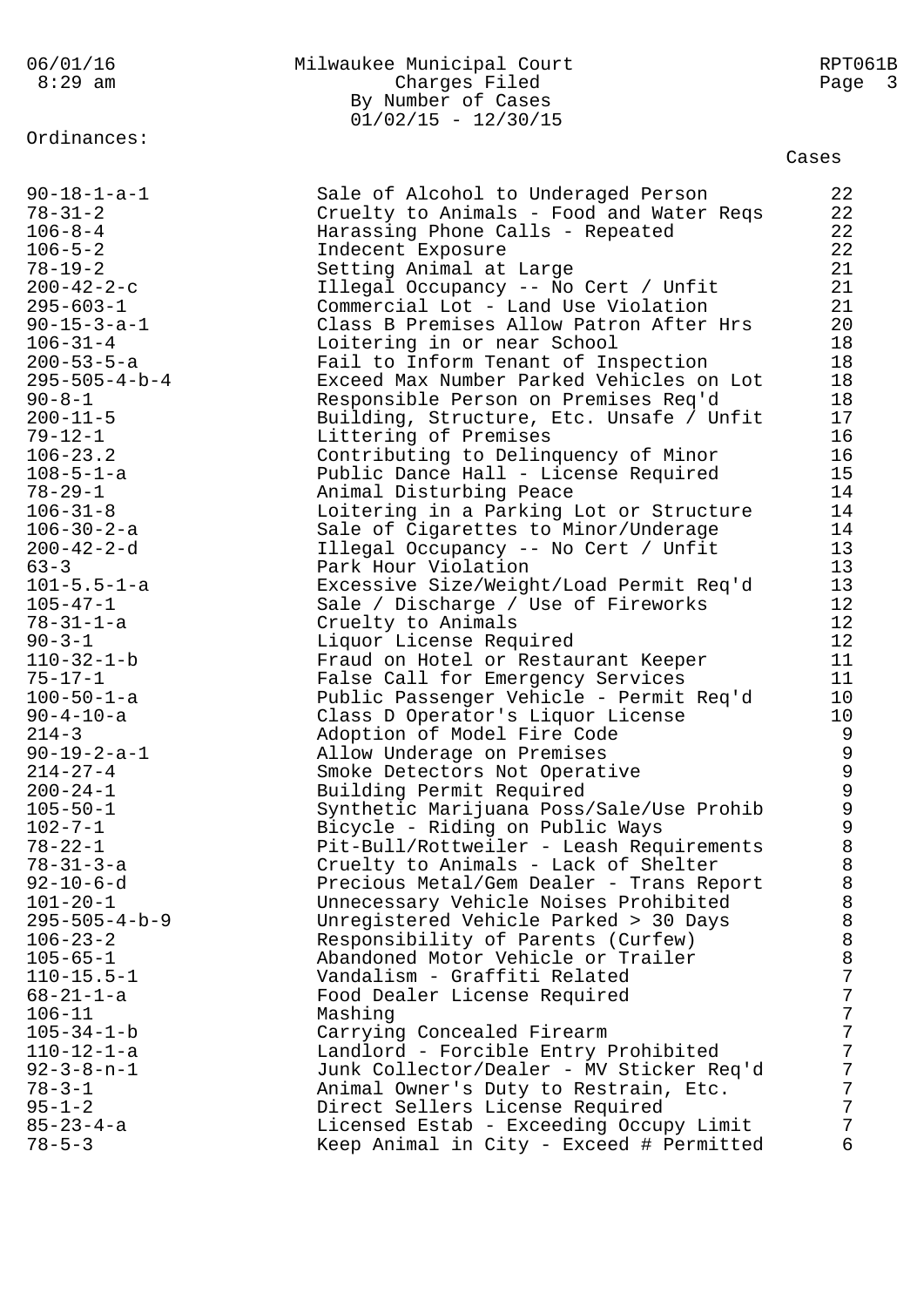Ordinances:

## 06/01/16 Milwaukee Municipal Court RPT061B Charges Filed Page 4 By Number of Cases  $01/02/15 - 12/30/15$

| 78-23-1-a             | Dangerous Animal Regulations             | 6              |
|-----------------------|------------------------------------------|----------------|
| $105 - 78 - 2$        | Abandoned 911 Calls - Repeated           | 6              |
| $80 - 44 - 2$         | Dumping Prohibited                       | 6              |
| $90 - 27 - 1 - c$     | Licensed Premises-Immed Police Entry Req | 6              |
| $100 - 54 - 1 - a$    | PP Vehicle - Driver's License Required   | 6              |
| $295 - 503 - 3 - b$   | Residential Lot - Improper Veh Repair    | 6              |
| $78 - 31 - 3 - b$     | Cruelty to Animals - Lack of Shade       | 6              |
| $105 - 66 - 1$        | Repairing Motor Vehicle on Street        | 5              |
| $102 - 9 - 2$         | Bicycle - Lack of Eqmt for Oper in Dark  | 5              |
| $295 - 503 - 1$       | Residential Lot - Land Use Violation     | 5              |
| $92 - 3 - 8 - n - 2$  | Junk Collector/Dealer - MV Signage Req'd | 5              |
| $105 - 56 - 2 - a$    | Sale on Public Premises without Consent  | 5              |
| $110 - 36 - 1 - b$    | Possession of Shopping Cart              | $\overline{4}$ |
| $295 - 803 - 1$       | Industrial Lot - Land Use Violation      | $\overline{4}$ |
| $106 - 34.5 - 1$      | Prostitution - Prohibited Conduct        | $\overline{4}$ |
| $90 - 15 - 3 - a - 3$ | Class B Premises Patron Enter After Hrs  | $\overline{4}$ |
| $80 - 10 - 6 - b$     | Chronic Nuisance Premises                | $\overline{4}$ |
| $101 - 1 - 2$         | Traffic Offenses - Adoption of State Law | $\overline{4}$ |
| $90 - 18 - 1 - c$     | Underage Attempt/Procure Alcohol         | $\overline{4}$ |
| $90 - 4 - 4 - a$      | Class B Manager's License                | $\overline{4}$ |
| $93 - 5 - 1$          | Secondhand MV Dealer License Req'd       | $\overline{4}$ |
| $106 - 34 - 2 - b$    | Possession of Spray Paint, Etc. by Minor | $\overline{4}$ |
| $105 - 81 - 2$        | Ultimate / Extreme Fighting Event        |                |
| $106 - 31 - 2$        | Loitering in or near a Dwelling Area     |                |
| $200 - 11 - 4$        | Illegal Occupancy and Use                |                |
| $80 - 15$             | Spitting in Public Places                |                |
| $78 - 19 - 3$         | Animal Litter Nuisance                   | 4 שמאמא מא     |
| $80 - 65 - 4$         | Noise Nuisances                          |                |
| $68 - 41 - 7 - c$     | Food Peddlers - Sales on Public Way Only |                |
| $275 - 81 - 5$        | Sanitation - Maintenance of Premises     |                |
| $244 - 18 - 2$        | Snipe Advertising Prohibited             |                |
| $105 - 49 - 1$        | Smoking in Theater                       |                |
| $106 - 36 - 3 - d$    | Advertisement of Drug Paraphernalia      |                |
| 275                   | Building Maintenance                     |                |
| $101 - 43 - 1$        | Deface or Remove Traffic Sign or Device  | 3              |
| 78-31-3-d             | Cruelty to Animals - Kept in Garage/Shed | 3              |
| $78 - 23 - 7$         | Dangerous Animal - Liability Ins Req'd   | ゝ              |
| $106 - 21 - 4$        | Theft of Library Material                | 3              |
| $100 - 59 - 1 - a$    | PP Vehicle - License to Be Exhibited     | 3              |
| $275 - 32 - 3 - a$    | Exterior Wood Surfaces Protected         | 3              |
| $200 - 52 - 3$        | Code Compliance Certificate Required     | 3              |
| $78 - 23 - 10$        | Dangerous Animal at Large Notif Req'd    | $\overline{a}$ |
| $90 - 3 - 2$          | Alcohol Sales - Premises License Reqd    | $\overline{a}$ |
| $75 - 51 - 5 - A$     |                                          | $\overline{a}$ |
| $106 - 30 - 3 - e$    | Sell Cig in Package/Container w/o Stamp  | $\overline{a}$ |
| $78 - 23 - 2$         | Dangerous Animal - Leash and Muzzle Req  | $\overline{a}$ |
| $68 - 3$              | Impure Food, Water, Drugs or Ice         | $\overline{a}$ |
| $68 - 4.3 - 2$        | Convenience Food Store Requlations       | $\overline{a}$ |
| $78 - 31 - 7$         | Cruelty to Animals - Fail Get Vet Care   | 2              |
| $79 - 40 - 1$         | Unauthorized Removal of Recyclables      | $\overline{a}$ |
| $90 - 27 - 1$         | Licensed Premises - Open Entry Required  | $\overline{a}$ |
| $80 - 49 - 3$         | Certain Vehicles Prohibited              | 2              |
|                       |                                          |                |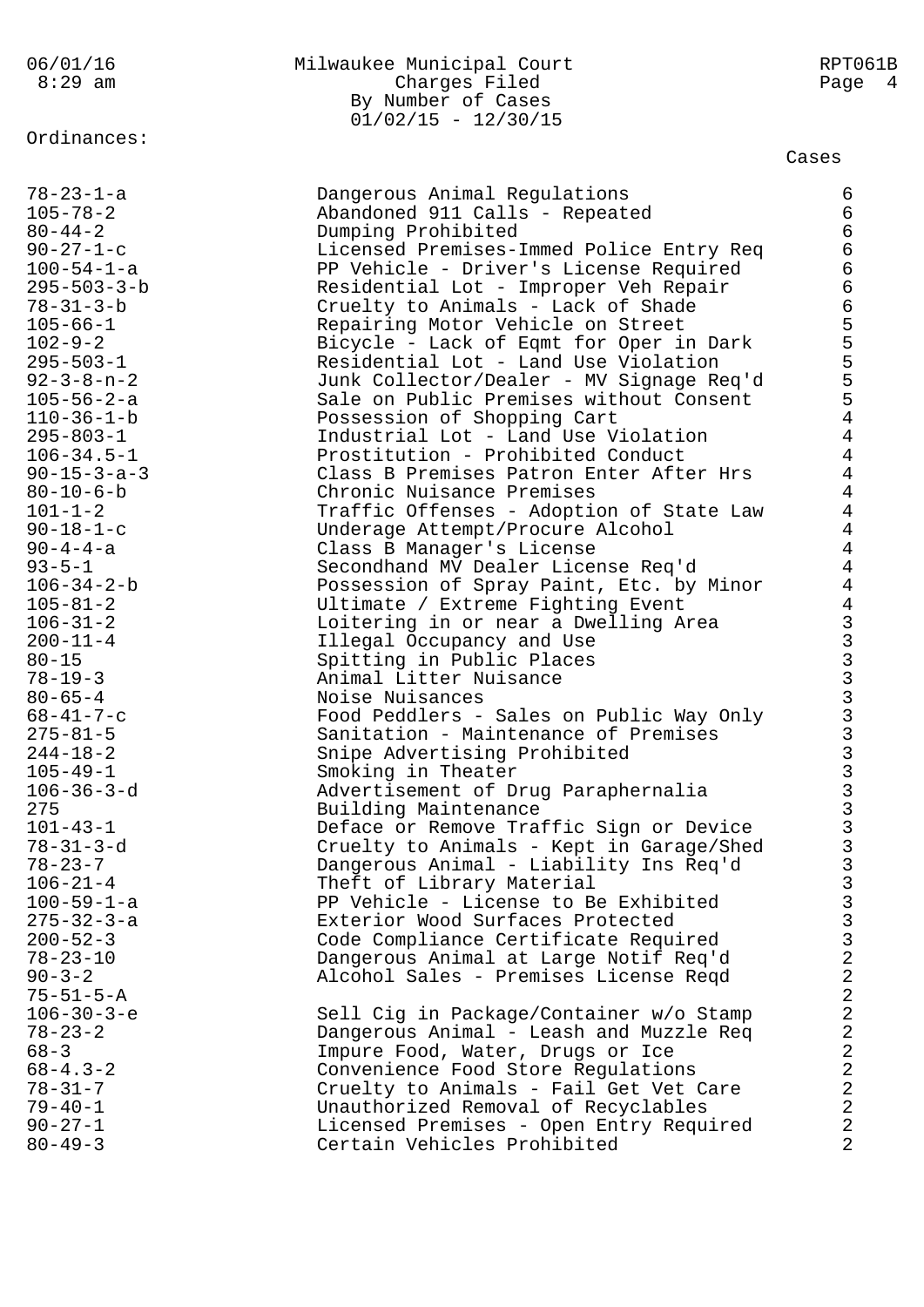Ordinances:

## 06/01/16 Milwaukee Municipal Court RPT061B Charges Filed Page 5 By Number of Cases  $01/02/15 - 12/30/15$

| $100 - 59 - 13$       | PP Vehicle - Daily Trip Records Req'd    | $\overline{a}$          |
|-----------------------|------------------------------------------|-------------------------|
| $79 - 40 - 2$         | Unauthorized Removal of Recycling Cart   | $\overline{a}$          |
| $78 - 27 - 1$         | Failure to Surrender Rabid Animal        | $\overline{\mathbf{c}}$ |
| $66 - 22 - 1$         | Lead Based Nuisance Prohibited           | $\overline{a}$          |
| $80 - 48 - 3$         | Elimination of Rat Feeding Places Req'd  | $\overline{a}$          |
|                       |                                          |                         |
| $110 - 1$             | Damaging/Tampering w/Coin Machine, Etc.  | $\overline{a}$          |
| $106 - 30 - 3 - c$    | Sell Cig in Package/Container w/o Stamp  | $\overline{\mathbf{c}}$ |
| $68 - 41 - 2 - a$     | Food Peddlers - Permit Required          | $\overline{\mathbf{c}}$ |
| $92 - 11.5 - b$       |                                          | $\frac{2}{2}$           |
| $105 - 48 - 1$        | Smoking Prohibited - Adoption State Law  |                         |
| $104 - 7 - 1$         | False Fire Alarm                         | $\overline{a}$          |
| $90 - 27 - 1 - d$     | Licensed Premises - Safe Egress Required | $\overline{a}$          |
| $100 - 54 - 1 - b$    | PP Vehicle - Allow Unlicensed Driver     | $\overline{a}$          |
| $92 - 10 - 6 - b$     | Precious Metal/Gem Dealer - ID Check Req | $\overline{\mathbf{c}}$ |
| $84 - 7 - 3$          | License Req'd If Estab Open 12am-5am     | $\overline{a}$          |
| $92 - 13 - 1$         | Junk Collector/Dealer - Reporting Req'd  | $\overline{a}$          |
| $89 - 8$              | Escort License Required                  | $\mathbf{1}$            |
| $200 - 42 - 2 - a$    | Certificate of Occupancy / Zoning Req'd  | $\mathbf{1}$            |
| $80 - 63 - 2$         | Noise Constituting a Nuisance            | $\mathbf{1}$            |
| $90 - 17$             | Tavern Charges to Be Posted              | $\frac{1}{1}$           |
| $105 - 45 - 2$        | Prohibited Use of Laser Pointer          |                         |
| $92 - 3 - 8 - c$      | Junk Seller - Personal Information Req'd | $\mathbf{1}$            |
| $92 - 3 - 8 - i$      | Junk Collector/Dealer - Hold Period      | $\mathbf{1}$            |
| 106-36-3-b            | Manufact/Sell/Deliver Drug Paraphernalia | $\mathbf{1}$            |
| $110 - 15.7 - 2$      | Vandalism - Vacant Buildings             | $\mathbf{1}$            |
| $107 - 1$             | Gambling Places - Permit or Run          | $\mathbf{1}$            |
| $84 - 43 - 2$         | Cigarette and Tobacco License Required   | $\mathbf{1}$            |
| $78 - 31 - 4$         | Cruelty to Animals - Leash Requirements  | $\mathbf{1}$            |
| 79-4-1.5-a            | Portable Waste Container Prohibited Use  | $\mathbf{1}$            |
| 252-74-1-a            | Paving of Parking Lots, Areas & Spaces   | $\mathbf{1}$            |
| $101 - 5.5 - 1 - A$   |                                          | $\mathbf{1}$            |
| $82 - 2$              | Use of False Weights and Measures        | $\mathbf{1}$            |
| $90 - 18 - 1 - a - 2$ | Sale/traffic Alcohol to Underaged Person | $\mathbf{1}$            |
| $95 - 14 - 2 - a$     | Home Improvement Contractor License Reqd | $\mathbf{1}$            |
| $92 - 11.5 - 1$       | Secondhand Sales - Article Not Owned     | $\mathbf 1$             |
| $85 - 34 - 1$         | Filing False/Fradulent Information       | $\mathbf 1$             |
| $105 - 35 - 1$        | Discharge of Firearm in City w/o Permit  | $\mathbf{1}$            |
| $108 - 23$            | Public Dance Hall - Resp of Permittee    | 1                       |
| $90 - 21$             | Disorderly Premises Prohibited           | 1                       |
| $90 - 31 - 1$         | Refilling of Liquor Bottle               | $\mathbf{1}$            |
| $68 - 41 - 8 - a$     | Food Peddlers - Permit/Sticker not Trans | $\mathbf{1}$            |
| $79 - 5.7 - 1$        | Waste Containers - Addition to Contents  |                         |
|                       |                                          | 1                       |
| $106 - 31 - 3$        | Loitering in Public Restroom             | $\mathbf{1}$            |
| $102 - 7 - 6 - a$     | Bicycle - Fail Yield Right of Way to MV  | $\mathbf 1$             |
| $100 - 59 - 14 - a$   | PP Vehicle - Daily Safety Inspection Req | $\mathbf{1}$            |
| $106 - 8 - 1$         | Obscene Phone Call                       | $\mathbf{1}$            |
| $78 - 7 - 2 - a$      | Animal Fancier Permit Required           | $\mathbf{1}$            |
| $104 - 15$            | Obstruct Police/Fireman During Fire      | $\mathbf{1}$            |
| $66 - 22 - 1 - A$     |                                          | $\mathbf{1}$            |
| $200 - 42 - 4 - a$    | Occupancy Certificate Info Required      | $\mathbf{1}$            |
| $90 - 16 - 1$         | Display of License - Posting Required    | 1                       |
| $79 - 10 - 2$         | Littering on Street by Motor Vehicle     | 1                       |
|                       |                                          |                         |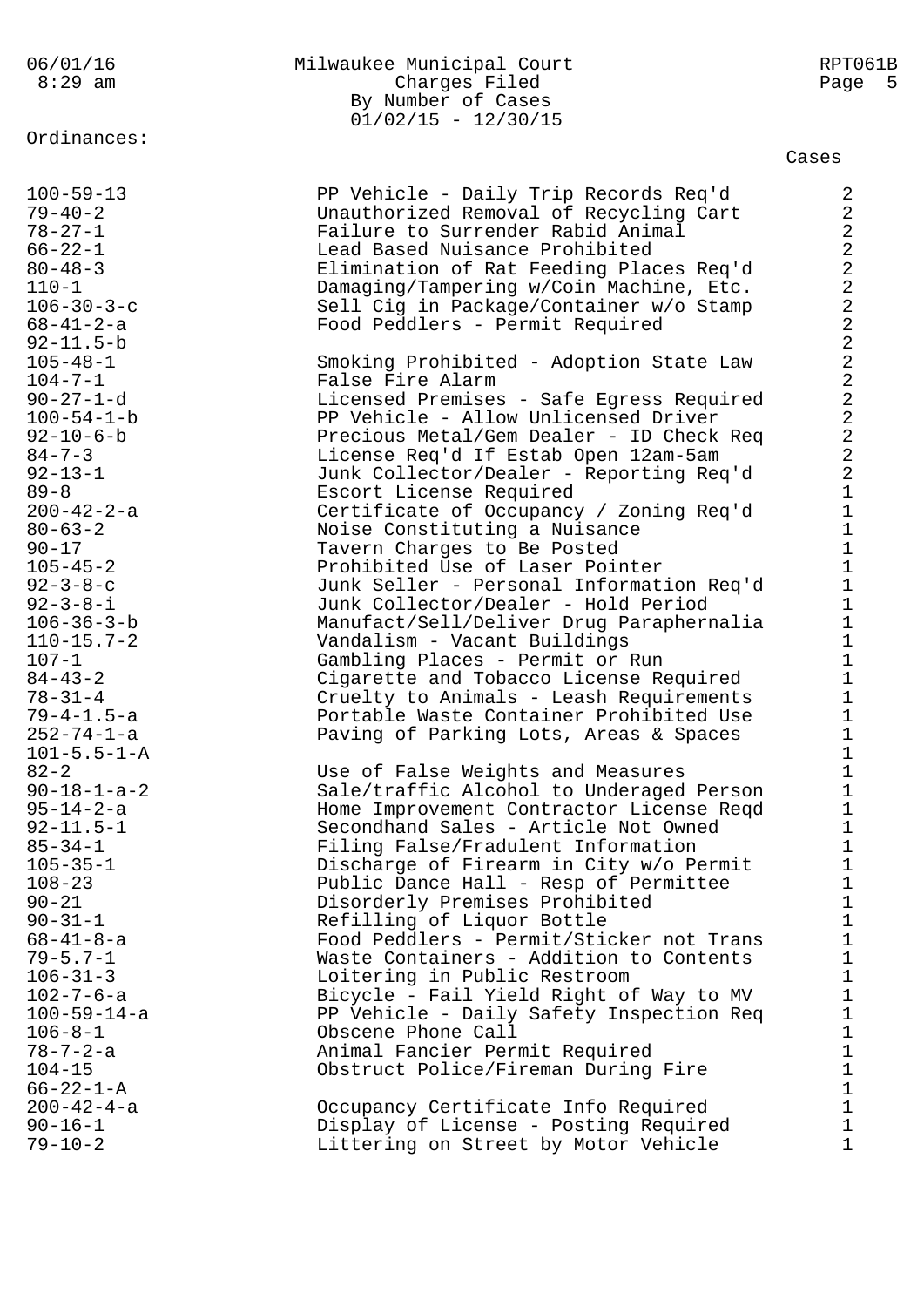| 06/01/16<br>$8:29$ am                                                                                                                                                                                       | Milwaukee Municipal Court<br>Charges Filed<br>By Number of Cases<br>$01/02/15 - 12/30/15$                                                                                                                                                                                                                                                                                                                     | RPT061B<br>Page 6 |
|-------------------------------------------------------------------------------------------------------------------------------------------------------------------------------------------------------------|---------------------------------------------------------------------------------------------------------------------------------------------------------------------------------------------------------------------------------------------------------------------------------------------------------------------------------------------------------------------------------------------------------------|-------------------|
| Ordinances:                                                                                                                                                                                                 |                                                                                                                                                                                                                                                                                                                                                                                                               | Cases             |
| $118 - 62 - 2$<br>$118 - 80 - 7$<br>$79 - 5.5 - 1$<br>$110 - 11 - 2 - b$<br>68-41-7<br>$106 - 30 - 3 - E$<br>$66 - 22 - 4 - h - 1$<br>$78 - 31 - 3 - c$<br>$105 - 45 - 4$<br>$110 - 12 - 1 - b$<br>$89 - 5$ | Loitering on Bridge Prohibited<br>Swimming within Harbor Where Prohibited<br>Waste Containers - Removal of Contents<br>Attempting to Avoid Paying Bus Fare<br>Food Peddlers - Rules and Regulations<br>Permit Required to Conduct Lead Reduc.<br>Cruelty to Animals - Lack Proper Shelter<br>Possession of Laser Pointer by Minor<br>Tenant - Denial of Access to Landlord<br>Escort Service License Required |                   |
| $100 - 51.5 - 1$<br>110-70<br>$84 - 20 - 15 - a$                                                                                                                                                            | PP Veh - Veh Stds/Equipment Violation<br>Taxi - Permit and Driver Regulations<br>Fraud of Parking Lot Operator                                                                                                                                                                                                                                                                                                |                   |

Sub Total: 24,955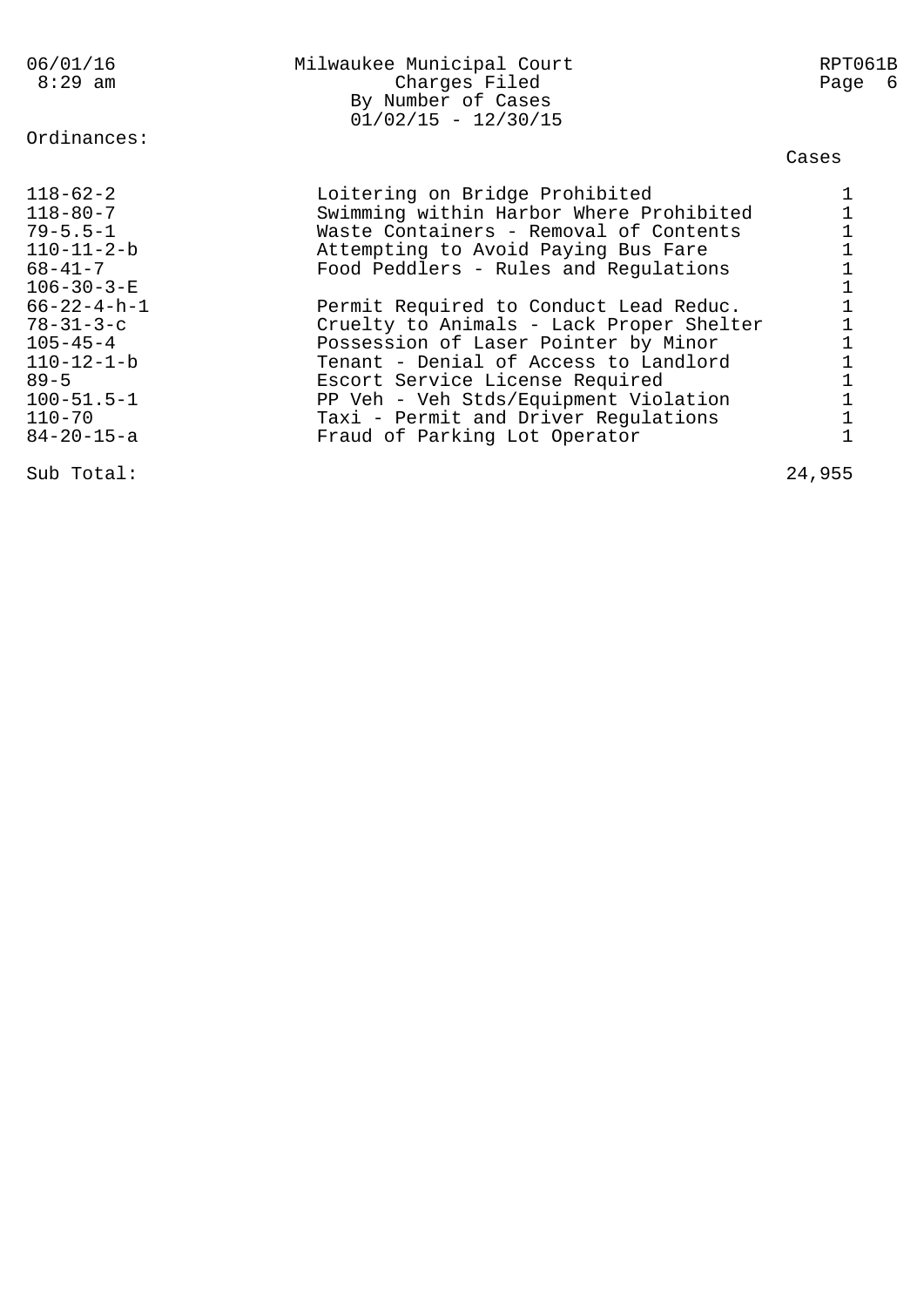06/01/16 Milwaukee Municipal Court RPT061B 8:29 am Charges Filed Page 7 By Number of Cases  $01/02/15 - 12/30/15$ State Statutes:  $343.44(1)(a)$  $346.57(5)$ <br> $341.04(1)$  $343.05(3)(a)$ <br> $341.03(1)$  $347.48(2m)(b)$  $346.37(1)(c)1$  $346.46(1)$  $341.15(1)$ 

| 343.44(1)(a)    | Operating After Suspension                | 10,574    |
|-----------------|-------------------------------------------|-----------|
| 344.62(1)       | Operate Motor Vehicle without Insurance   | 6,329     |
| 346.57(5)       | Exceeding Speed Zones/Posted Limits       | 5,146     |
| 341.04(1)       | Non-Registration of Vehicle               | 4,371     |
| 343.05(3)(a)    | Operate w/o Valid License                 | 2,464     |
| 341.03(1)       | Oper Veh After Sus/Rev or Can of Reg      | 2,406     |
| 347.48(2m)(b)   | Vehicle Operator Fail/Wear Seat Belt      | 1,240     |
| 346.37(1)(c)1   | Violate Red Traffic Light                 | 1,103     |
| 341.61(2)       | Display Unauth. Veh. Registration Plate   | 938       |
| 346.46(1)       | Fail/Stop at Stop Sign                    | 813       |
| 341.15(1)       | Fail/Display Vehicle License Plates       | 802       |
| 346.04(2)       | Failure To Obey Traffic Officer/Signal    | 745       |
| 347.09(1)(a)    | Operate Motor Vehicle w/o 2 Headlights    | 644       |
| 346.63(1)(a)    | Operating While Intoxicated               | 620       |
| 347.48(4)(am)   | Safety Belt Violations-Child              | 501       |
| 347.14(1)       | Operate Vehicle w/o Stopping Lights       | 473       |
| 343.44(1)(b)    | Operating After Revocation                | 462       |
| 346.89(1)       | Inattentive Driving                       | 395       |
| 346.63(1)(b)    | Operating While Intoxicated - BAC .1%+    | 395       |
| TR305.32(4)(b)2 | Illegal Window Tint                       | 384       |
| 346.57(2)       | Unreasonable and Imprudent Speed          | 338       |
| 346.18(2)       | Fail/Yield while Making Left Turn         | 328       |
| 346.18(3)       | Fail/Yield Right/Way from Stop Sign       | 304       |
| 346.675(1)      | Veh Owner Liability-Hit and Run           | 293       |
| 347.13(1)       | No Tail Lamp/Defective Tail Lamp-Night    | 283       |
| 346.13(1)       | Unsafe Lane Deviation                     | 212       |
| TR327.03(4)     | Violation of Out of Service Notice        | 206       |
| 347.06(1)       | Operation w/o Required Lamps Lighted      | 197       |
| 347.48(2m)(d)   | Ride in Vehicle w/o Wearing Seat Belt     | 189       |
| 346.94(12)      | Driving on Bicycle Lane or Way            | 184       |
| 346.62(2)       | Reckless Driving-Endanger Safety          | 182       |
| 346.175(1)(a)   | Owners Liability-Flee/Elude Officer       | 180       |
| TR327.03(5)     | Interstate/Intrastate Driving Rqmts       | 175       |
| 343.43(1)(d)    | Violate Driving License Restrictions      | 170       |
| TR305.15(5)     | Fail/Maintain High-Mounted Stop Lamp      | 168       |
| TR305.34(6)     | Illegal Materials on Windshield           | 166       |
| 344.62(2)       | Operate Motor Vehicle w/o Proof of Ins    | 163       |
| 346.04(1)       | Fail/Obey Traffic Officer Signal/Order    | 160       |
| 346.14(1)       | Automobile Following Too Closely          | 159       |
| TR305.32(6)     | Rear Side Window Excessive Tinting        | 151       |
| 346.70(1)       | Failure to Notify Police of Accident      | 147       |
| 343.305(9)(a)   | Refusal                                   | 137       |
| 346.57(3)       | Driving too Fast for Conditions           | 129       |
| TR305.32(5)(b)  | Rear Window Excessive Tinting             | 120       |
| 347.13(3)       | Operate Vehicle w/o Registration<br>Lamps | 111       |
| 341.61(4)       | Possess Fraud. Obtained Registration      | 110       |
|                 |                                           |           |
| 346.935(3)      | Keep Open Intoxicants in MV               | 105<br>99 |
| 346.23(1)       | Fail/Yield at Controlled Intersection     |           |
| 346.68          | Hit and Run-Unattended Vehicle            | 97        |
| 346.24(1)       | FYR to Pedestrian/uncontroll. Intersect   | 93        |
| 343.18(1)       | Operate w/o Carrying License              | 88        |
| TR327.03(1)     | Fed Reg/Safety - General                  | 83        |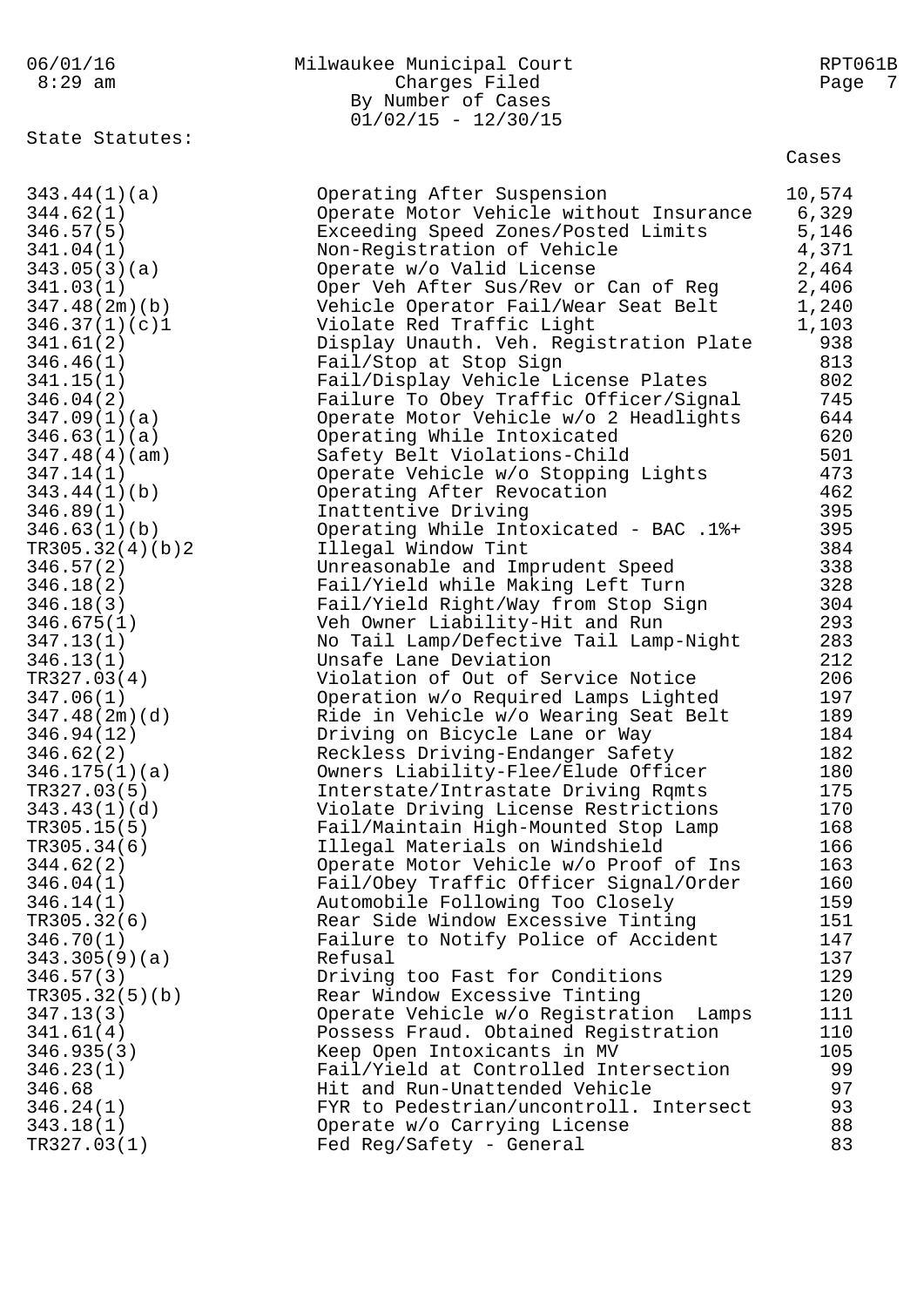06/01/16 Milwaukee Municipal Court RPT061B 8:29 am Charges Filed Page 8 By Number of Cases  $01/02/15 - 12/30/15$ State Statutes: Cases 342.15(5) Failure to Transfer Vehicle Title 79 346.08 Unsafe Passing on Right 76 TR305.34(3) Cracked/Damaged Vehicle Windshield 75 346.10(2) Passing at Intersection 73 347.12(1)(a) Approaching Operator Fail/Dim MultiBeams 70 342.15(6)(a) Failure of Transferee to Obtain Title 70 346.935(2) Possess Open Intoxicants in MV 69 343.45(2) Permit Unauthorized Person to Drive 68 346.39(1) Fail/Stop for Flashing Red Signal 64 341.61(5) Possess Counterfeit Registration 63 346.05(1) Operating Left of Center Line 62 346.19(1) Fail/Yield to Stop for Emergency Vehicle 58 346.31(2) Improper Right Turn 56 346.57(4)(e) Speeding on City Highway 55 346.24(2) Sudden Pedes/Bike Movement into Traffic 53 346.34(1)(b) Fail to Signal Turn 52 346.63(1)(am) Operat. w/ Detectable Level Ctrld Substn 48 347.48(2m)(c) Operator Fail/Have Passenger/SeatBelted 47 346.69 Hit and Run-Property Adjacent to Highway 45 346.18(1) Fail/Yield at Uncontrolled Intersection 43 341.61(3) Alter Veh. Registration Plate/Sticker 42 346.29(2) Standing on Roadway 41 346.15 Driving Wrong Way on Divided Highway 40 346.87 Unsafe Backing of Vehicle 40 343.22(1) Fail/Notify DMV of Address/Name Change 40 346.18(5) Fail/Yield Rt/Way from Parked Position 40 346.31(3)(b) Improper Left Turn/Intersection 39 346.53(6) Parking/Standing where Prohibited 35 346.54 Improper Parking/Standing of Vehicle 33 346.34(1)(a)3 Unsafe Turn-w/o Reasonable Safety 32 341.15(3)(a) Improper Display/Plates (No Plates) 31 194.34(1) Contract Motor Carrier Fail/License 31 TR305.26(3) Cracked/Damaged/Poor Reflect on Mirror 27 347.35(1) Operate Motor Vehicle w/o Capable Brakes 27 346.37(1)(c)3 Illegal Right Turn on Red 26 TR305.29(2) Fail/Maintain Steering System 26 346.32 Improper Turn into Driveway/Private Road 26 346.37(1)(b) Violate Yellow Traffic Signal 25 346.18(4) Fail/Yield when Emerging from Alley 25 343.05(3)(b) Operate Motorcycle w/o Valid License 24 341.04(2) Improper Registration of Vehicle 24 347.39(1) Operate Motor Veh. w/o Adequate Muffler 22 347.38(1) Defective Horn or Unnecessary Use 21 TR305.18(1)(a) Fail/Equip Required Bumper 21 347.39(2) Equip Motor Vehicle with Illegal Muffler 19 346.38(2) Bike/Pedes Violate Pedestrian Signal 18 343.52(1m) Fraudulent Use of Special ID Card 18 TR305.32(2) Front Driver's Side Window not Operate 18 346.31(1) Fail to Follow Indicated Turn 18 346.18(6) Fail/Yield for Yield Sign 18 341.55(2) Use Dealer Plate/Veh. Not Dealer-Owned 18 346.88(3)(b) Obstructed Driver's Vision-Front View 18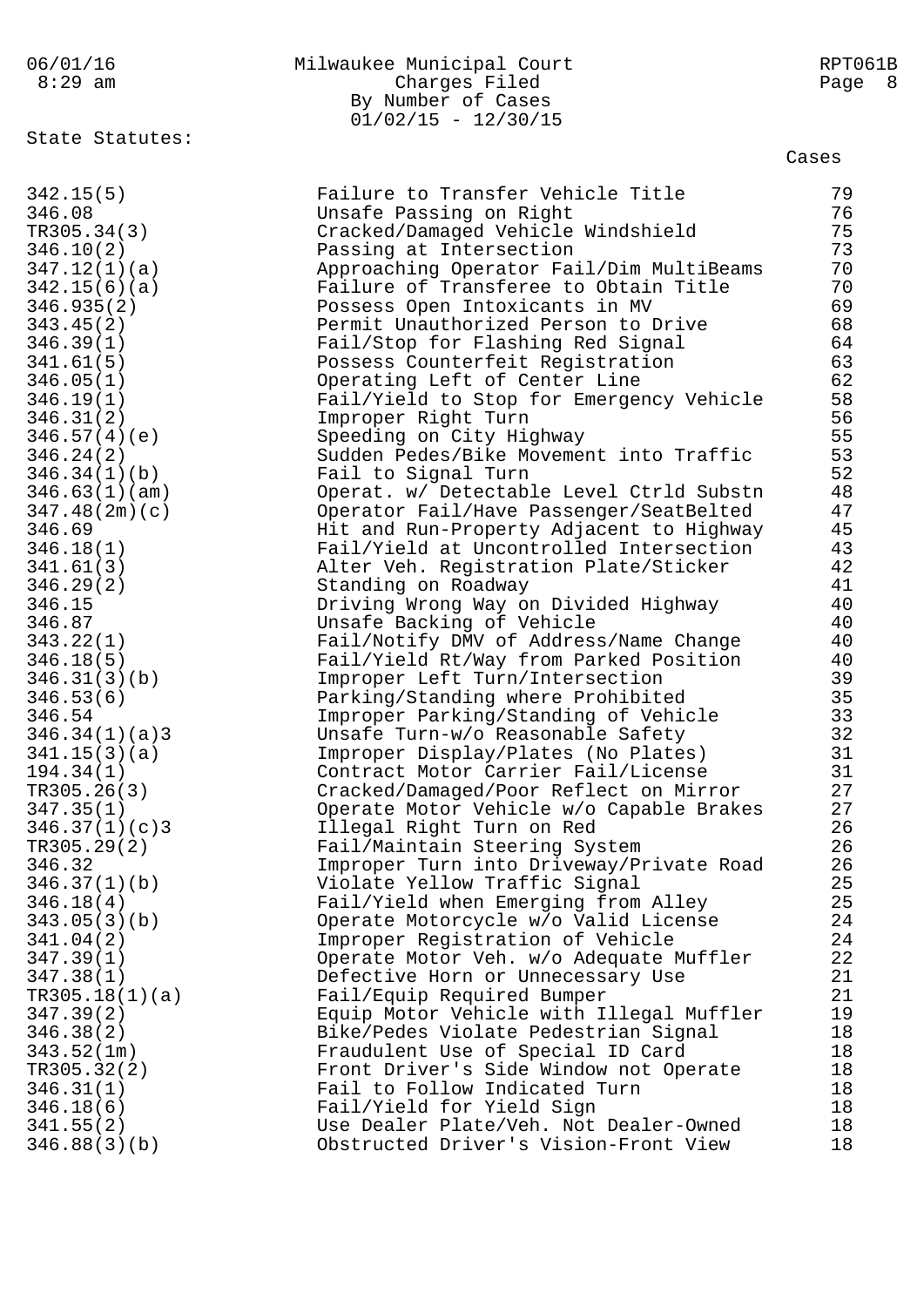# 06/01/16 Milwaukee Municipal Court RPT061B 8:29 am Charges Filed Page 9 By Number of Cases  $01/02/15 - 12/30/15$

State Statutes:

| 346.92(1)      | Driving with Person Riding Illegally     | 17               |
|----------------|------------------------------------------|------------------|
| 347.07(2)(b)   | Operate Vehicle w/ NonRed Taillights     | 17               |
| 347.07(2)(a)   | Operate Vehicle w/ NonWhite Headlights   | 17               |
|                |                                          |                  |
| 343.44(1)(c)   | Driving While Out-Of-Service             | 16               |
| TR305.30(9)    | Vehicle Rim-Loose/Missing Nut/Lug Bolt   | 16               |
| 341.15(3)(b)   | Improper Display/Plates (Hard to See)    | 14               |
| 346.94(2)      | Racing on Highway                        | 14               |
|                |                                          |                  |
| TR305.16(4)    | Covered/Obscured Tail Lamps/Reflectors   | 13               |
| 347.25(4)      | Equip NonPolice Veh. w/ Blue Lights      | 13               |
| 346.09(1)      | Passing into Oncoming Traffic            | 13               |
| 347.12(1)(b)   | Following Operator Fail/Dim MultiBeams   | 13               |
|                |                                          |                  |
| 346.33(1)(b)   | Unlawful U/Y Turn - Midblock             | 13               |
| 346.92(2)      | Riding Illegally on Vehicle              | 13               |
| 346.70(2)      | Duty/Report Accident (Report Req'mt)     | 12               |
| 347.489(1)     | Operate Bike/Cycle w/o Lights/Reflectors | 12               |
|                |                                          |                  |
| 347.40(1)      | Operate Vehicle w/o Rearview Mirror      | 11               |
| 346.935(1)     | Drink Open Intoxicants in MV             | 11               |
| TR305.26(1)    | Fail/Equip Required Mirrors              | 11               |
| 341.15(2)      | Improperly Attached License Plates       | 11               |
|                |                                          |                  |
| 347.06(3)      | Unclean/Defective Lights or Reflectors   | 11               |
| 341.07(2)      | Operate Unregistered Motor Truck/Tractor | 10               |
| TR305.32(4)(a) | Vent / Side Window / Unauthorized Sign   | 10               |
| 346.195(1)     | Owner Liability-Fail/Yield to ER Vehicle | $\overline{9}$   |
| TR305.30(1)    |                                          | $\overline{9}$   |
|                | Fail/Properly Maintain Tires and Rims    |                  |
| 346.89(2)      | Operation with TV Visible to Driver      | $\mathcal{G}$    |
| TR305.32(1)    | Window Not Approved Safety Glass/Damaged | $\mathcal{G}$    |
| TR327.05(3)(a) | Interstate Record of Duty Status         | $\,8\,$          |
| TR325.02(5)    | Interstate Hours of Service, Etc.        | $\,8\,$          |
|                |                                          |                  |
| 346.075(2)     | Improper Passing of Stopped Bus          | $\,8\,$          |
| 346.33(1)(a)   | Unlawful U/Y Turn-Control. Intersection  | $\,8\,$          |
| 347.10(2)      | Other Headlamp Equipment Violations      | $\overline{7}$   |
| TR327.03(2)    | Age, Waiver of Physical Disqualification | $\overline{7}$   |
|                |                                          | $\overline{7}$   |
| 346.37(1)(c)2  | Pedes/Bike Violate Red Traffic Light     |                  |
| TR305.19(1)    | Fail/Maintain Door/Hood Trunk Lid        | $\overline{7}$   |
| TR305.09(6)    | Cracked/Broken Lenses/Reflectors         | $\overline{7}$   |
| 346.072(1m)(a) | Fail/Move Vehicle - Pass Stop Emerg Veh  | $\boldsymbol{7}$ |
| 194.17         | Motor Carrier Fail/Obtain Certificate    | 7                |
|                |                                          |                  |
| 346.89(3)(a)   | Operating while E-Mailing or Texting     | 6                |
| TR305.32(5)(a) | Rear Window Unauthorized Sign            | 6                |
| 346.33(1)(c)   | Unlawful U/Y Turn-Highway MidBlock       | $\epsilon$       |
| TR327.03(3)    | Fed Reg/Safety - General                 | $\epsilon$       |
| 343.45(1)      | Permit Unauthorized Minor to Drive       | $\epsilon$       |
|                |                                          |                  |
| TR305.30(2)    | Vehicle Tires w/Less Than 2/3 Inch Tread | $\epsilon$       |
| 346.63(2m)     | Violate Absolute Sobriety Law            | 5                |
| 346.67(1)      | Hit and Run                              | 5                |
| 341.335(1)     | Fail/Notify DMV of Address Change        | 5                |
|                |                                          |                  |
| 341.55(1)      | Dealer Misuse/Dealer Vehicle Plates      | 5                |
| 346.24(3)      | Passing Vehicle Stopped for Pedestrian   | 5                |
| 346.07(2)      | Unsafe Cutting in When Passing           | 5                |
| 343.52(1)(b)   | Unlawful Display of Special ID Card      | 5                |
|                |                                          | 5                |
| 348.15(3)(c)   | Violate Class A Hwy Weight Limits        |                  |
| 341.62         | Display False Vehicle Registration Plate | 5                |
|                |                                          |                  |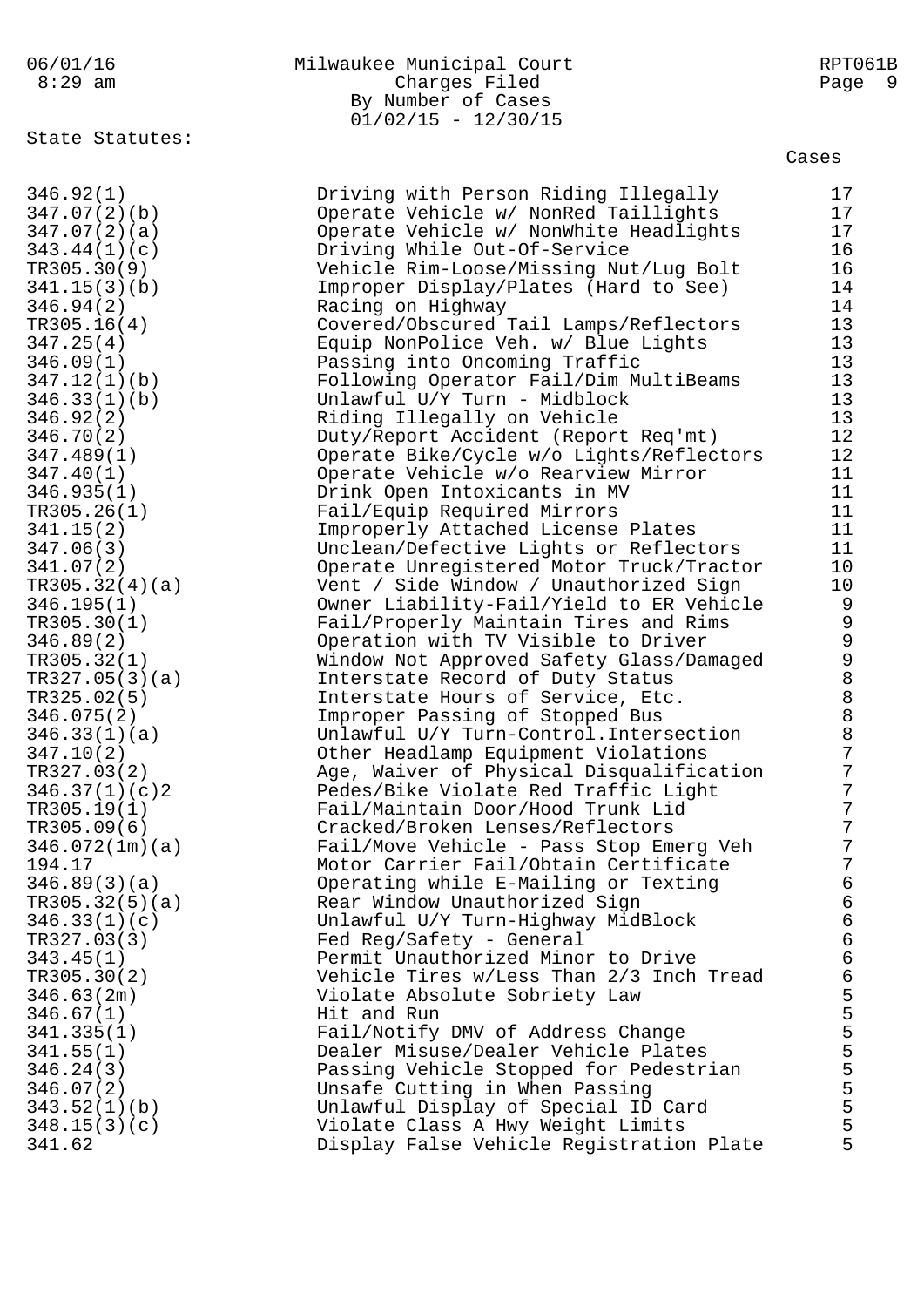06/01/16 Milwaukee Municipal Court RPT061B 8:29 am Charges Filed Page 10 By Number of Cases  $01/02/15 - 12/30/15$ State Statutes: Cases 347.15(2) Improperly Locate Veh.Directional Lights 5 346.88(4) MV Windows Not Reasonably Clean 5 341.15(1m)(a) Fail/Attach Rear Regis. Decal/Tag 5 346.34(1)(a)1 Unsafe Turn-At Intersection 5 TR305.15(4) Cover/Obstruct Stop Lamp Lenses 4 TR325.02(4) Vehicle Equipment Violations 4 346.28(1) Pedestrian Fail/Walk on Left Side/Hghway 4 343.07(1g)(a)3 GDL Passenger Violation 4 346.70(5) Falsifying Accident Report 4 346.94(1) Driving on Sidewalk 4 346.25 Pedestrian/Bike FYR when CrossingRoadway 4 342.15(4)(b) Transferor Fail/Remove Vehicle Plates 4 346.59(1) Impeding Traffic by Slow Speed 4 346.94(7) Spilling Waste Load on/along Highway 4 346.33(1)(d) Unlawful U/Y Turn-Erected Signs 4 346.07(3) Failure to Yield to Passing Vehicle 4 346.14(2)(a) Truck Following Too Closely 4 TR305.18(2)(c) Damaged/Distorted Vehicle Bumpers 4 346.13(3) Deviation From Designated Lane 4 346.46 Fail to Stop/Improper Stop at Stop Sign 4 TR305.06(1) Operate with Missing/Altered Vehicle ID 3 346.57(4)(h) Speeding in 55 MPH Zone 3 346.34(2) Fail/Signal Stop/Slowing 3 346.46(3) Improper Stop/RR Stop Sign 3 343.07(1g)(d)1 Operate MV by Permittee After Dark 3 347.486(3) Mo Functioning Muffler on Motorcycle 3 346.88(3)(c) Obstructed Driver's Vision-Rear View 3 346.93(1) Minor Transporting Intoxicants in MV 3 342.05(4) Failure to Obtain Vehicle Title 3 346.457(1) Owner's Liability-Pass Fire Truck 3 346.33(1) Unlawful U/Y Turn 3 TR305.15(2) Fail/Properly Maintain Stop Lamps 346.94(20)(a) Opening Car Door on Highway-Adult 3 348.09(1) Operating with Load Projecting on Sides 3 346.51(1) Improper Parking On/Off Roadway 2 TR325.02(1) Fed Motor Carrier Regs (Veh Markings) 2 342.15(2) Transferee Fail/Apply New Vehicle Title 2 TR305.31(1) Illegal Vehicle Height Modifications 2 346.33(1)(f) Improper U-Turn - Unsafe or Interfere 2 TR305.16(2) Fail/Properly Maintain Tail Lamps 2 TR101.02(2)(j) Unnecessary Acceleration 2 343.07(1g)(a)2 GDL Passenger Violation 2 348.15(3)(a) Violate Class A Hwy Weight Limits 2 346.78 Bike Rules-Ride Play Vehicles on Roadway 2 346.57(4)(a) Speeding in School Zones 2 347.455(1) Operate Vehicle w/ Height Modifications 2 346.52(1)(a) Stopping/Standing w/i Intersection 2 347.47(3) Towing with Improper Safety Chains 2 347.47(2) Towing with Improper Hitches/Couplings 2 341.15(3)(c) Improper Display/Plates (Illegible) 2 TR305.30(3) Vehicle Tires Protrudes >2 Inches Beyond 2 346.06 Meeting of Vehicle-Wrong Side 2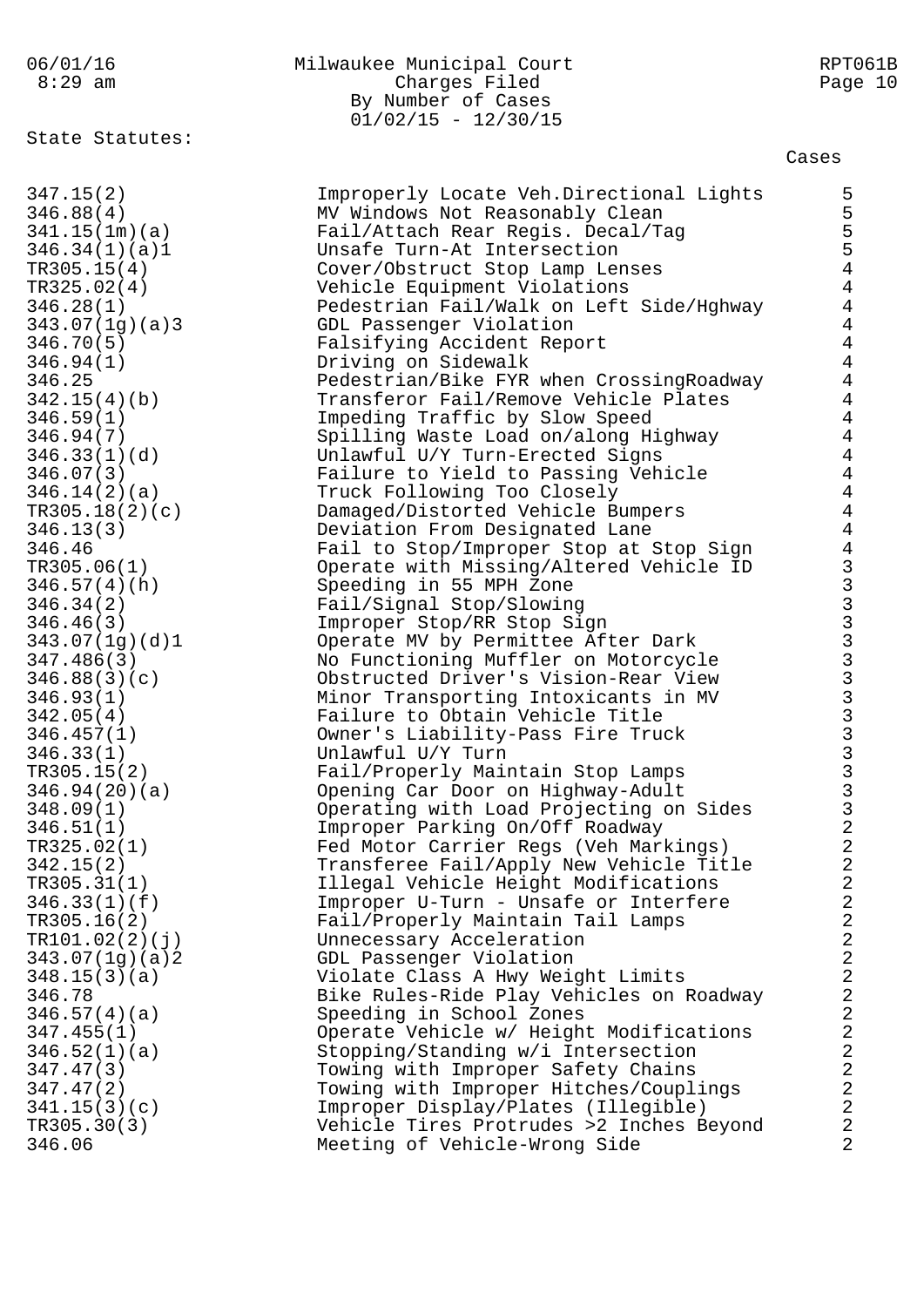State Statutes:

## 06/01/16 Milwaukee Municipal Court RPT061B 8:29 am Charges Filed Page 11 By Number of Cases  $01/02/15 - 12/30/15$

Cases

343.07(1g)(bm) GDL Passenger Age Violation 2 346.09(3) Passing in No-Passing Zone 2 346.47(1) Fail/Yield/Stop/Emerging from Alley 2 TR330.10(17) Motor Bus - Lights/Lamps/Reflectors 2 346.91 Crossing Fire Hose 2 TR305.17(1) Fail/Properly Maintain Brakes 2 TR305.22(2) Rusted/Damaged Fenders 2 346.09(4) Passing Vehicle Indicating Left Turn 2 348.15(3)(b) Violate Class A Hwy Weight Limits 2 347.485(2) Operate Cycle without Eye Protection 2 346.37(1)(d)1 Violate Green Traffic Arrow 2 346.18(3m) Fail/Yield/Uncontrolled T Intersection 2 341.11(4) No Display of Registration Certificate 2 341.15(1m)(b) Fail/Attach Front Regis. Decal/Tag 2 TR305.11(2)(a) Fail/Properly Maintain Headlamps 1 346.38(1) Pedestrian Signal Violation 1 TR305.35(4) Fail/Maintain Windshield Washer/Fluid 1 347.16(1)(a) Clearance Lamp Violations 1 342.16(1)(a) Dealer Submit Title for Resale Car 1 346.20(1) Fail/Yield to Funeral Procession 1 346.94(5) Placing Injurious Substance on Highway 1 346.80(2)(c) Bike Rules-Due Care when Passing 1 346.79(2)(a) Bike Rules-Transport Unauth.Passengers 1 346.33(1m) Unlawful U-Turn 1 346.58(1) Exceed Speed/Metal-Rubber Tired Vehicles 1 346.88(3)(a) Obstructed Driver's Vision w/Unauth.Sign 1 346.94(13) Abandoned Motor Vehicle 1 346.922(1) Transport Child in Truck's Cargo Area 1 343.085(2m)(a)1 Prob Licensee Oper Veh w/other person 1 347.45(1) Operate Motor Vehicle w/o Proper Tires 1 346.80(5) Bike Rules-Fail/Yield to Motor Vehicles 1 347.48(2m)(a) Seat Belt Violation, Passenger 16 Yrs. 1 341.615 Unlawfully Produce Registration Plate 1 346.804 Bike Rules-Fail/Yield,Etc. on Sidewalk 1 346.37(1)(a)1 Violate Green Traffic-Control Signal 1 194.41(1) Motor Carrier No Insurance on File 1 346.18(7) FYR-Entering Alley/Driveway from Highway 1 346.455 Fail/Stop for Fire Truck at Fire Station 1 348.15(3)(d) Violate Class A Hwy Weight Limits 1 347.48(1)(a) Sell/Buy Motor Vehicle w/o Safety Belts 1 346.94(9) Alighting From/Boarding Moving Vehicle 1 346.23(2) FYR at Divided Highway 1 346.18(7)(a) Fail/Yield when Entering Alley 1 346.37(2) Violate Special Traffic Signal 1 348.06(1) Operate Vehicle(Excess Height) w/oPermit 1 346.28(2) FYR to Pedestrian on Sidewalk 1 347.485(2)(b) Operate Cycle w/Tinted Eye Prot in Dark 1 347.485(1)(a) Minor Operate Motorcycle w/o Headgear 1 346.075(1) Overtaking & Passing Bicycles 1 344.64(2) Knowingly Forge/Alter Proof of Insurance 1 347.15(1) Sale/Operate Veh. w/o Directional Lights 1 343.07(1g)(a)1 GDL Passenger Violation 1